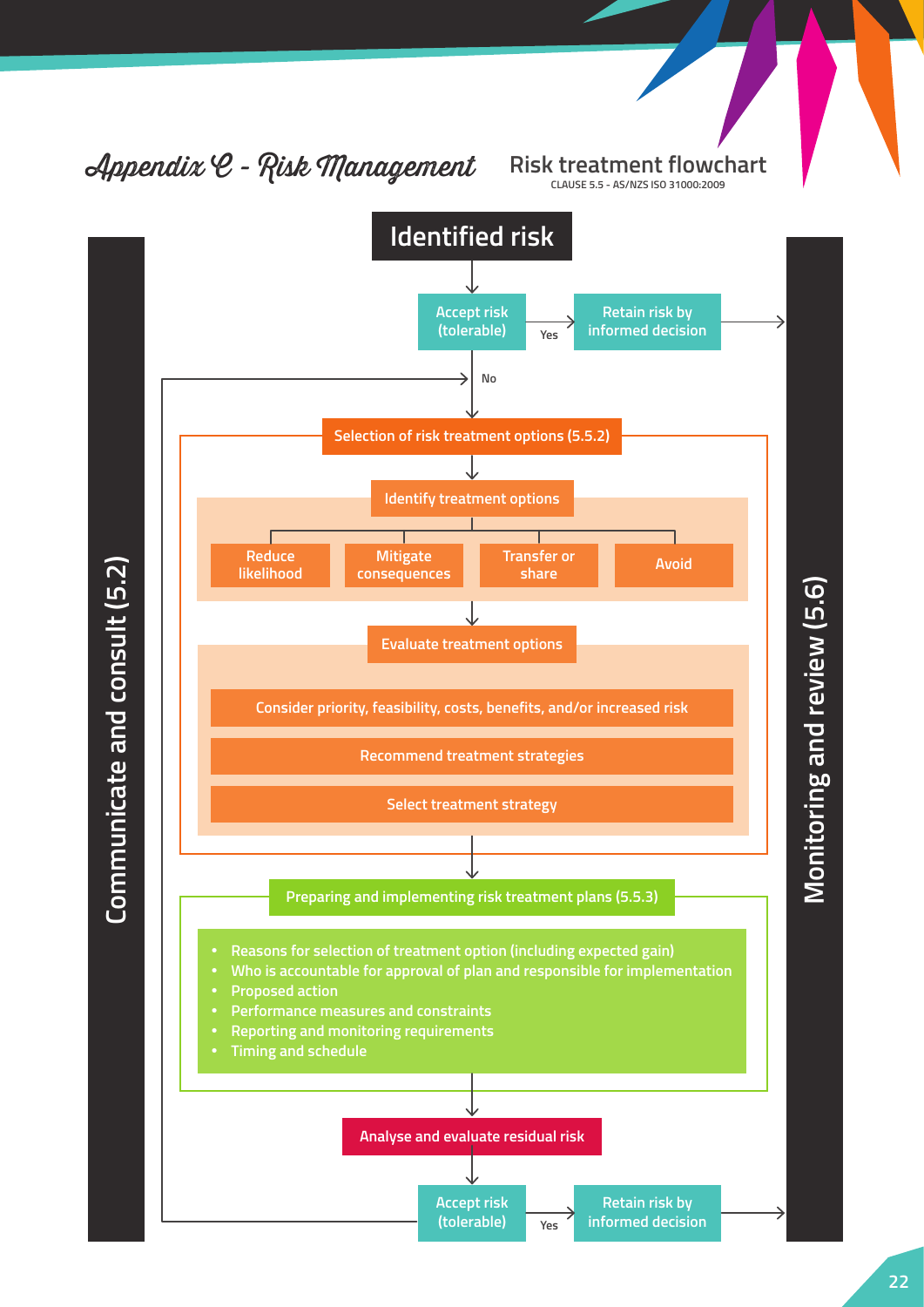| Qualitative measures of likelihood |                                                        |
|------------------------------------|--------------------------------------------------------|
| <b>Descriptor</b>                  | <b>Description</b>                                     |
| Almost certain                     | Is expected to occur at most times                     |
| Likely                             | Will probably occur at most times                      |
| Possible                           | Distinct possibility of occurrence at some time        |
| Unlikely                           | Could occur at some time but considered highly unusual |
| Rare                               | May occur in rare circumstances                        |

| Qualitative measures of consequence or impact |                                                                                                                          |
|-----------------------------------------------|--------------------------------------------------------------------------------------------------------------------------|
| <b>Descriptor</b>                             | <b>Description</b>                                                                                                       |
| Negligible injuries (Insignificant)           | No injuries, low financial loss                                                                                          |
| Minor injuries (Minor)                        | First aid treatment, on-site release immediately contained, medium financial loss                                        |
| Major injuries (Major)                        | Extensive injuries, loss of production capability, off-site release with no<br>detrimental effects, major financial loss |
| Fatality (Catastrophic)                       | Death, toxic release off-site with detrimental effect, huge financial loss                                               |

|                |               |       | Consequences |              |
|----------------|---------------|-------|--------------|--------------|
| Likelihood     | Insignificant | Minor | Major        | Catastrophic |
| Almost certain | M             | H     | E            |              |
| Likely         | M             | н     | н            |              |
| Possible       |               | M     | Н            |              |
| Unlikely       |               |       | M            | Н            |
| Rare           |               |       | M            | M            |

## **Legend**

E - extreme risk; immediate action required

H - high risk; senior management attention needed

M - moderate risk; management responsibility must be specified

L - low risk; manage by routine procedures